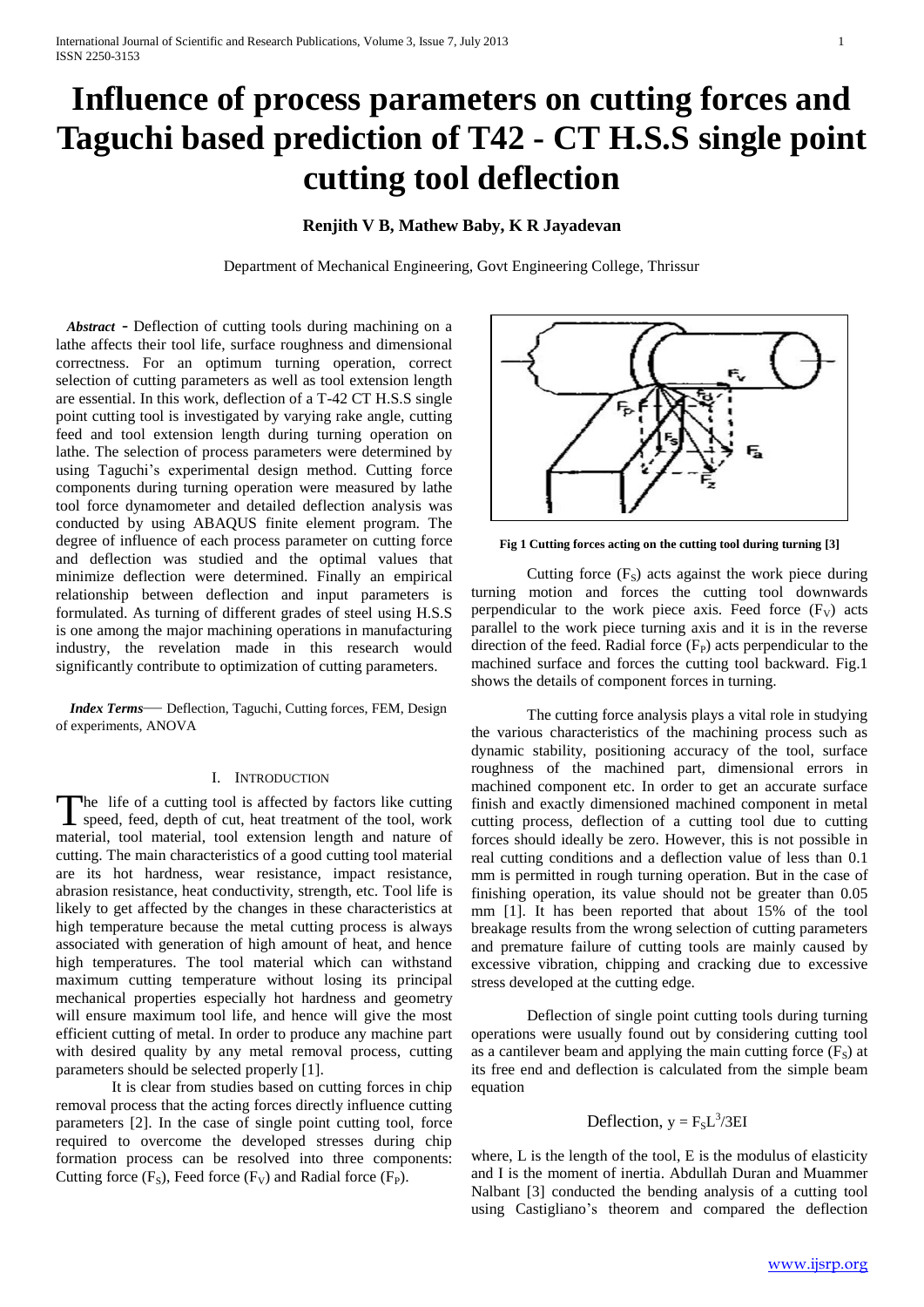values with the values obtained by finite element method [5,6]. Their study show that difference between deflection values obtained by both methods is negligible when side cutting edge angle is 90° and the difference increases as the side cutting angle decreases and a maximum of 8% deviation in the deflection value is reported when side cutting edge angle is  $60^{\degree}$ .

Even though a lot of researches regarding the machining performance, wear analysis and surface roughness have taken place in the field of turning operations, only few studies were reported on bending analysis. In this work, detailed finite element analyses of deflection of T42-CT H.S.S single point cutting tools were conducted by applying experimentally measured cutting forces using 3 component lathe tool dynamometer. The obtained deflection values are compared with the values calculated using the cantilever beam equation. By varying rake angle, cutting feed and tool extension length, experiments were repeated and the degree of influence of these parameters on deflection was studied. In all cases, cutting speed and depth of cut were kept constant. The experiments have been conducted using Taguchi's experimental design technique. Orthogonal arrays of Taguchi, the signal to noise (S/N) ratio, the analysis of variance (ANOVA), and regression analysis are employed to find the optimal process parameter levels to analyse the effect of these parameters on deflection.

# II. EXPERIMENTAL PROCEDURE

## A. *Plan of Experiments*

Taguchi's parameter design is an important tool for robust design, which offers a simple and systematic approach to optimize a design for performance, quality and cost. Taguchi's

#### **Table 1 Process parameters and their levels**

full factorial design with three parameters each at three levels and  $L_{27}$  Orthogonal array (Table 2) was used for this

| <b>Process Parameters</b>       | Designation                 | Level-1       | Level-2 | Level-3 |
|---------------------------------|-----------------------------|---------------|---------|---------|
| Rake angle<br>(degree)          | A                           | $\mathcal{O}$ | 10      | 15      |
| Feed<br>$(mm$ /rev $)$          | B                           | 0.05          | 0.1     | 0.15    |
| Tool<br>extension<br>length(mm) | $\mathcal{C}_{\mathcal{C}}$ | 25            | 30      | 35      |

experiment.

| <b>Experiment</b> | Rake                              | <b>Cutting</b> | <b>Tool</b>      |  |
|-------------------|-----------------------------------|----------------|------------------|--|
|                   | Number Angle(degrees) Feed(mm/re) |                | <b>Extension</b> |  |
|                   |                                   |                | Length(mm)       |  |
|                   |                                   |                |                  |  |
| 1                 | o                                 | 0.05           | 25               |  |
| 2                 | ٥                                 | 0.05           | 30               |  |
| з                 | o                                 | 0.05           | 35               |  |
| 4                 | o                                 | 0.1            | 25               |  |
| 5                 | o                                 | 0.1            | 30               |  |
| 6                 | o                                 | 0.1            | 35               |  |
| 7                 | o                                 | 0.15           | 25               |  |
| 8                 | ٥                                 | 0.15           | 30               |  |
| 9                 | o                                 | 0.15           | 35               |  |
| 10                | 10                                | 0.05           | 25               |  |
| 11                | 10                                | 0.05           | 30               |  |
| 12                | 10                                | 0.05           | 35               |  |
| 13                | 10                                | 0.1            | 25               |  |
| 14                | 10                                | 0.1            | 30               |  |
| 15                | 10                                | 0.1            | 35               |  |
| 16                | 10                                | 0.15           | 25               |  |
| 17                | 10                                | 0.15           | 30               |  |
| 18                | 10                                | 0.15           | 35               |  |
| 19                | 15                                | 0.05           | 25               |  |
| 20                | 15                                | 0.05           | 30               |  |
| 21                | 15                                | 0.05           | 35               |  |
| 22                | 15                                | 0.1            | 25               |  |
| 23                | 15                                | 0.1            | 30               |  |
| 24                | 15                                | 0.1            | 35               |  |
| 25                | 15                                | 0.15           | 25               |  |
| 27                | 15                                | 0.15           | 30               |  |
| 27                | 15                                | 0.15           | 35               |  |

#### **Table 2 L<sup>27</sup> Orthogonal array**

#### B. *Work piece Material*

AISI 1060 steel rod is used for machining. It has good machinability, and is the most commonly used material for dies and moulds. Initial work piece diameter is taken as 40 mm, and work piece length as 250 mm (approx.)

## C. *Tool material*

AISI T-42 CT (Cryogenically Treated) H.S.S tools are used for turning operations. Cryogenic treatment is the supplementary process to conventional heat treatment process in H.S.S steels by deep freezing the material to improve the physical and mechanical properties of the material being treated [7]. Rohit EC 500 (T42-CT) single point cutting tool bits used in this work were purchased from their dealers. Chemical composition and properties of T-42 CT H.S.S materials are shown in Table 3

| <b>Chemical composition</b>                                        |    |    |   |   |    |  |
|--------------------------------------------------------------------|----|----|---|---|----|--|
| $\mathcal{C}$                                                      | Cr | Mo | W | v | Co |  |
| 1.25<br>3.75<br>2.75<br>8.5<br>2.75<br>10.0                        |    |    |   |   |    |  |
| Modulus of Elasticity - 217000N/mm <sup>2</sup><br>Hardness-67 HRC |    |    |   |   |    |  |
| Poisson's ratio $-0.27$<br>Density – 8gm/cc                        |    |    |   |   |    |  |
| Thermal conductivity - 19 W/mK<br>Specific Heat-460J/kg K          |    |    |   |   |    |  |

**Table 3 Chemical composition and properties of T-42 H.S.S tool material**

#### D. *Tool and cutter grinder*

The purchased T-42 CT H.S.S single point tool bits (12  $\times$  $12 \times 100$  mm) were ground to required tool geometry using BMT-TCG 1 tool and cutter grinding machine. The tools with rake angles of  $0^{\degree}$ ,  $10^{\degree}$ ,  $15^{\degree}$  were used for turning operation.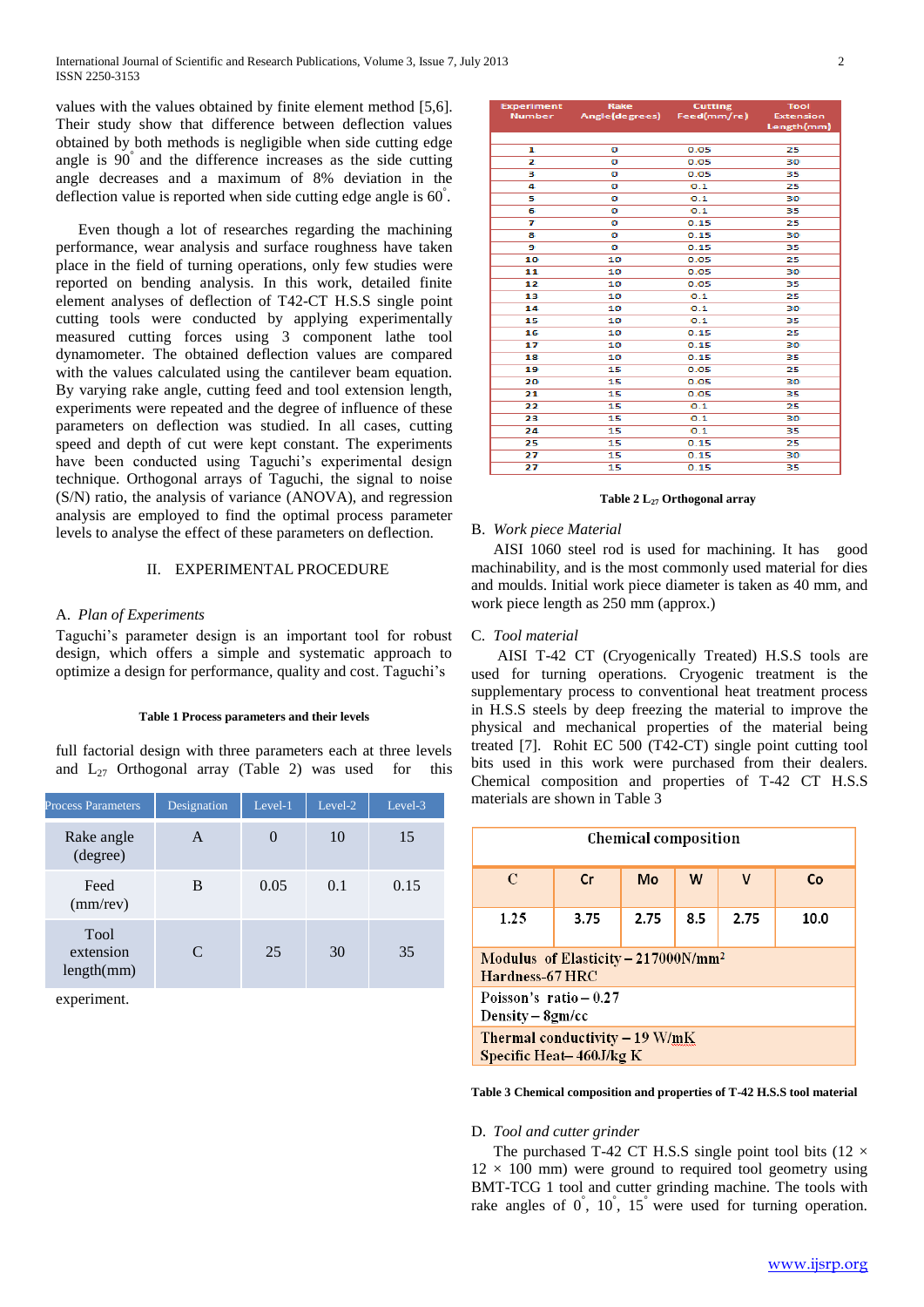International Journal of Scientific and Research Publications, Volume 3, Issue 7, July 2013 3 ISSN 2250-3153

Same clearance angle of  $12^{\degree}$  and side and end cutting angles of 10 ° were selected for all the tools with different rake angles.

# E. *Centre lathe*

All the 27 experiments were carried out on the precision centre lathe, NAGMATI-175 (Fig. 2) which enables high precision machining and production of jobs. Technical specifications of Centre lathe are, Centre height: 175 mm, Power required: 2.25 KW, Swing over bed: 350 mm. Cutting speed (50 m /min) and depth of cut (1mm) are kept constant throughout the experiments. Before taking the readings, the system was run idle for 30 minutes so that a steady state was reached.



**Fig 2 NAGMATI-175 Centre lathe**

## F. *Lathe tool force dynamometer*

The instrument used for cutting force measurement was Sharp UIL-15 multi component force indicator. It comprises of three independent digital display calibrated to display force directly using three component tool force dynamometer. Instrument operates on 230 V, 50 Hz AC mains.

#### III. FINITE ELEMENT ANALYSIS

Parallel to the development in computer technology, finite element method (FEM), one of the most accurate numerical solution methods, has been increasingly used for modelling cutting operations [3-6]. It gives accurate results and therefore, it is now a well-accepted numerical method.

Cutting tools were modeled using Autodesk Inventor-2011 as a solid model and deflection of cutting tools under cutting forces are analysed using ABAQUS/CAE 6.10, finite element program. The created solid model was saved as IGES format and imported to ABAQUS and divided into finite elements.



**Fig 3 T42 H.S.S CT cutting tool model after meshing (rake angle 15° )**

Boundary conditions were applied by fixing one end of the beam and cutting forces were applied on the cutting edge as uniform loads along X, Y, Z directions. The cutting tool material was regarded as having linear elastic isotropic properties and its values were entered through material properties icon. C3D4, 3 dimensional 4 node tetrahedron structural solid element with linear displacement behaviour was used as the element type. A mesh sensitivity study was conducted before selecting the final mesh and element size. A uniform mesh was used throughout the length of cutting tool. A total number of 28000 elements (approx.) have been created in a typical tool model (Fig. 3).

# IV. RESULTS AND DISCUSSION

## G. *Influence of tool rake angle on cutting force components*

Fig. 4 shows the variation of cutting force components with changes in rake angle. The results are shown for a tool extension length of 25 mm and feed of 0.05 mm/rev.

In general, these results show that all the components of cutting force decrease with increase in rake angle. Further while the reduction in the magnitudes of force with rake angle is significant for cutting force  $(F_S)$  and feed force  $(F_V)$ , it is less pronounced in the case of radial force  $(F<sub>P</sub>)$ . This decrease in cutting forces is attributed to the decrease in tool/chip contact area and friction force, so that chip will be formed easily [8, 9].



### **Fig 4 Rake angle effect on cutting forces**

H. *Influence of cutting feed on cutting force components* Variations of all the cutting force components with cutting feed for  $0^{\degree}$  and  $15^{\degree}$  rake angled tools are shown in Fig. 5.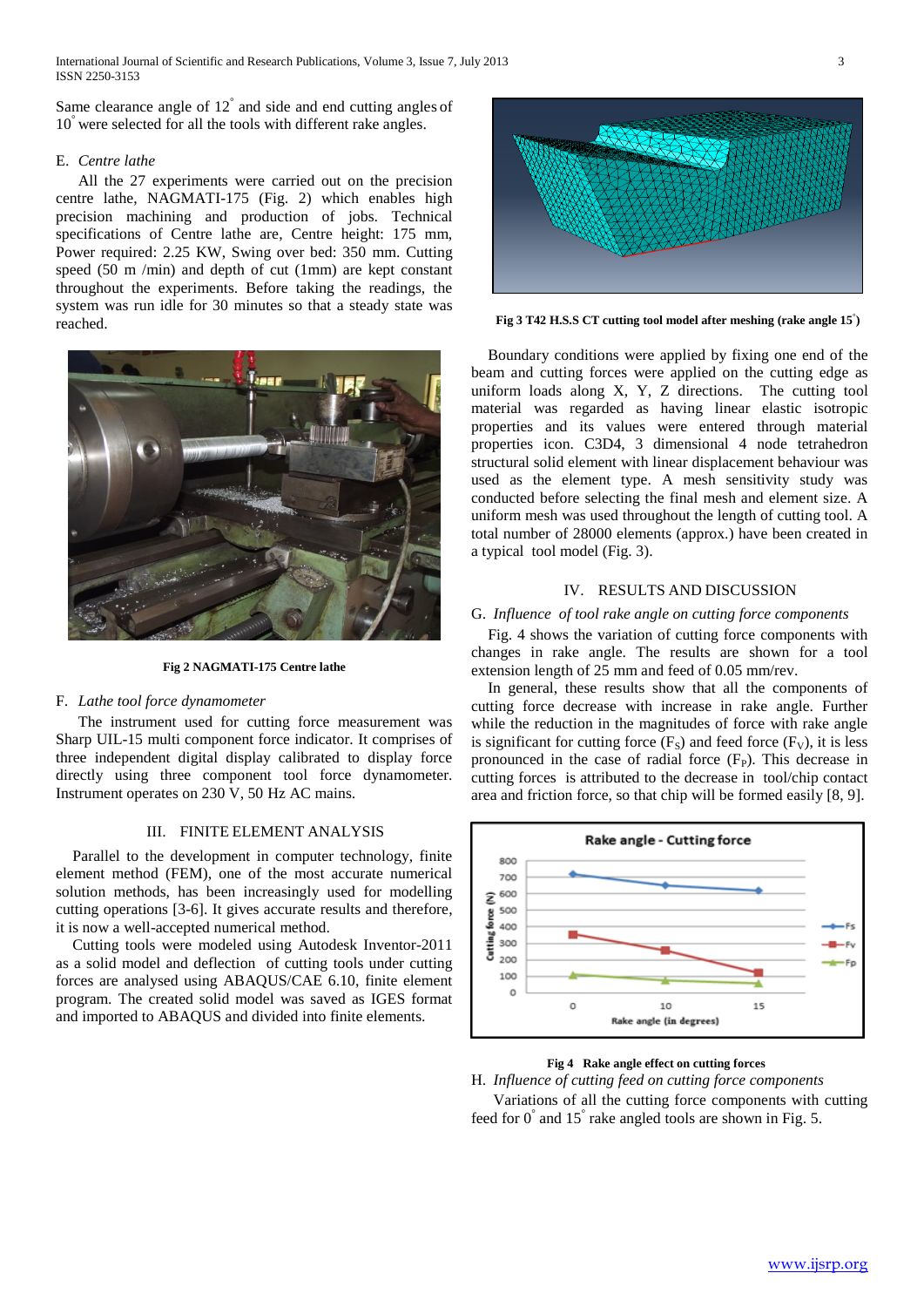

 **Fig 5 Influence of cutting feed on cutting forces**

The results show that three components of force i.e.  $F<sub>S</sub>$ ,  $F<sub>V</sub>$ ,  $F<sub>P</sub>$  increase as the cutting feed increases in T42 H.S.S single point cutting tools. Further, the above increase is more pronounced for  $0^{\degree}$  rake angled tool compared to that for 15<sup>°</sup> rake angled tool.

I. *Influence of tool extension length on cutting force* 

#### *components*

The variation of the cutting force components with tool extension length for  $0^{\degree}$  and  $15^{\degree}$  rake angled tools are shown in Fig. 6.

It may be observed from the results that all the component forces decreases slightly with increase in tool extension length. When extension length increases forces applied by work piece on cutting tool decreases and reaction forces i.e. cutting forces also decrease. Cutting force variation is very narrow for feed force  $(F_V)$  and radial force  $(F_P)$  as compared to main cutting force  $(F_s)$ .



**Fig 6 Effect of tool extension length on cutting forces**

# J. *Deflection analysis*

The deflection values found out by using finite element method are shown in Table 4. It is clear from the results that deflection values increase as cutting feed, tool extension length and cutting feed increases. All the values of deflection obtained were less than 0.1mm, the permitted value in rough turning operation. Whereas, only 14 experiments (Ex No 1, 2, 3, 4, 5, 7, 10, 11, 13, 14, 16, 19, 22, 25 ) can be recommended for finishing operation, since their deflection values are below 0.05 mm.

| Exp. no | <b>Rake Angle</b> | <b>Cutting Feed</b> | <b>Tool Extension</b> | <b>Deflection</b> |
|---------|-------------------|---------------------|-----------------------|-------------------|
|         | (degrees)         | (mm/rev)            | Length<br>(mm)        | (mm)              |
| 1       | ۰                 | 0.05                | 25                    | 0.0123            |
|         |                   |                     |                       |                   |
| z       | ۰                 | 0.05                | 30                    | 0.03731           |
| з       | ۰                 | 0.05                | 35                    | 0.04826           |
| 4       | ۰                 | 0.1                 | 25                    | 0.01449           |
| 5       | ۰                 | 0.1                 | 30                    | 0.04492           |
| 6       | ۰                 | 0.1                 | 35                    | 0.05854           |
| 7       | ۰                 | 0.15                | 25                    | 0.01677           |
| 8       | ۰                 | 0.15                | 30                    | 0.05257           |
| ۰       | ۰                 | 0.15                | 35                    | 0.06839           |
| 10      | 10                | 0.05                | 25                    | 0.01461           |
| 11      | 10                | 0.05                | 30                    | 0.04791           |
| 12      | 10                | 0.05                | 35                    | 0.05766           |
| 13      | 10                | 0.1                 | 25                    | 0.01493           |
| 14      | 10                | 0.1                 | 30                    | 0.04902           |
| 15      | 10                | 0.1                 | 35                    | 0.05908           |
| 16      | 10                | 0.15                | 25                    | 0.0185            |
| 17      | 10                | 0.15                | 30                    | 0.0609            |
| 18      | 10                | 0.15                | 35                    | 0.0738            |
| 19      | 15                | 0.05                | 25                    | 0.0165            |
| 20      | 15                | 0.05                | 30                    | 0.05413           |
| 21      | 15                | 0.05                | 35                    | 0.06248           |
| 22      | 15                | 0.1                 | 25                    | 0.01702           |
| 23      | 15                | 0.1                 | 30                    | 0.05582           |
| 24      | 15                | 0.1                 | 35                    | 0.06465           |
| 25      | 15                | 0.15                | 25                    | 0.01945           |
| 26      | 15                | 0.15                | 30                    | 0.06402           |
| 27      | 15                | 0.15                | 35                    | 0.07476           |

#### **Table 4 Deflection values obtained by FEM**

Fig 7 shows the differences between deflection values obtained by beam equation and finite element program, ABAQUS.



**Fig 7 Comparison of deflection values**

The difference between deflection values is lower at zero rake angle, but it becomes significant as rake angle increases. This is due to the reason that, when we find out the deflection using beams equation, cross section of beam is considered as uniform throughout the length i.e. no consideration is given to the tool geometry. Also deflection is calculated by applying cutting force  $(F<sub>S</sub>)$  at its free end as a point load. Whereas other two components  $F_P$  and  $F_V$  were neglected due to its low magnitude as compared to main cutting force  $F_s$ .

K. *Analysis of S/N ratio*

The standard commercial software package MINITAB was used to optimise the deflection values and study the effect of individual parameters on deflection. In Taguchi method, the term 'signal' represents the desirable value (mean) for the output characteristic and the term 'noise' represents the undesirable value for the output characteristic. Taguchi uses S/N ratio to measure the quality characteristic deviating from the desired value [10].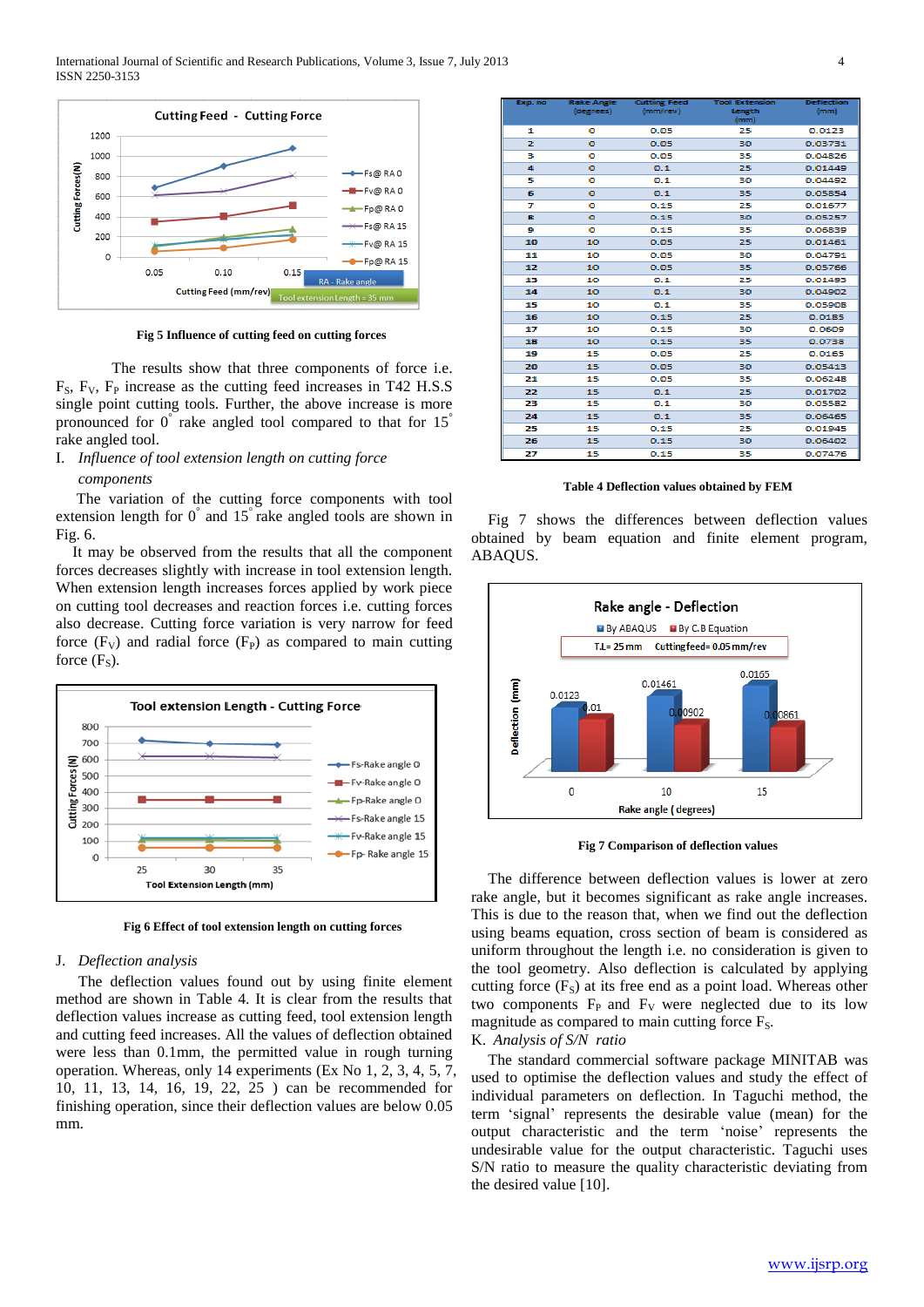Signal to Noise ratio is found out in each case using the criteria 'lower is better' as deflection is the factor of consideration. The S/N ratio for 'lower is better' is

$$
S/N = -10 \log [1/n \Sigma (1/y_i^2)]
$$

where, n is the number of measurements in a trial/row (here n=1) and y is the measured value in a run/row. S/N values for the present study computed using the above equation are given in Table 5. Regardless of the category of the performance characteristics, a greater S/N ratio corresponds to a better performance. Therefore, the optimal level of the machining parameters is the level with the greatest S/N value. From this table it is clear that greatest S/N ratio occurs at experiment number 1. It means that the deflection will be minimum for the parameters corresponding to that particular experiment.

| <b>Experiment</b> | <b>S/N Ratio</b> |
|-------------------|------------------|
| <b>Number</b>     |                  |
| 1                 | 38.2019          |
| 2                 | 28.5635          |
| з                 | 26.3283          |
| 4                 | 36.7786          |
| 5                 | 26.9512          |
| 6                 | 24.6509          |
| 7                 | 35.5093          |
| 8                 | 25.5852          |
| 9                 | 23.3001          |
| 10                | 36.7070          |
| 11                | 26.3915          |
| 12                | 24.7825          |
| 13                | 36.5188          |
| 14                | 26.1925          |
| 15                | 24.5712          |
| 16                | 34.6566          |
| 17                | 24.3077          |
| 18                | 22.6389          |
| 19                | 35.6503          |
| 20                | 25.3312          |
| 21                | 24.0852          |
| 22                | 35.3808          |
| 23                | 25.0642          |
| 24                | 23.7886          |
| 25                | 34.2216          |
| 26                | 23.8737          |
| フフ                | 22.5266          |

#### **Table 5 S/N ratio**

In order to determine the most significant level as well as parameters, the average deflection values for all the parameters corresponding to different levels are found out and shown in Table 6.

| Level        | <b>Rake Angle</b> | <b>Cutting Feed</b> | <b>Tool Extension</b><br>Length |
|--------------|-------------------|---------------------|---------------------------------|
| 1            | 0.04174           | 0.03971             | 0.01606                         |
| $\mathbf{2}$ | 0.04405           | 0.04288             | 0.05184                         |
| 3            | 0.04765           | 0.05085             | 0.06553                         |
| <b>Delta</b> | 0.00591           | 0.01114             | 0.04946                         |
| Rank         | 3                 | $\mathfrak z$       | 1                               |

**Table 6 Average deflection values in each level**

From the above table it is clear that all the deflection values are minimum at level 1 (i.e. with rake angle  $0^\circ$ , cutting feed 0.05 mm/rev and tool extension length 25mm). Further, the tool extension length parameter which is ranked as 1, becomes the most significant factor affecting the deflection.



**Fig 8 Response graph of the mean deflection**

Also, the response graphs of the mean deflection corresponding to the data presented in Table 6 are shown in Fig. 8. The graph clearly demonstrates the importance of tool extension length on deflection as compared to other parameters.

#### L. *Regression analysis*

The correlation connecting different factors (cutting feed, rake angle, tool extension length) with deflection of T42 CT H.S.S single point cutting tool were obtained by multiple linear regression equation. The equation is in the form

$$
\text{Deflection} = -0.113 + 0.000546 \text{ A} + 0.109 \text{ B} + 0.00470 \text{ C}
$$

$$
R^2=0.90
$$

where, A=rake angle, B=cutting feed, C= tool extension length. Here  $R^2$  is the regression coefficient ( $R^2$ =0.90) for the models, which indicate that the fit of the experimental data is satisfactory [11].

# M. *Analysis of Variance*

and

ANOVA is a statistics based, objective decision making tool used to investigate the significance of each factors on entire process. This analysis was carried out for a level of significance of 5%. Table 7 shows the result of ANOVA.

| <b>Parameter</b>                   | <b>DOF</b>     | SS        | <b>MS</b> | F      | P     | P(%)  |
|------------------------------------|----------------|-----------|-----------|--------|-------|-------|
| <b>Rake Angle</b>                  | $\overline{2}$ | 0.0003169 | 0.0001584 | 12.37  | 0.000 | 2.64  |
| <b>Cutting Feed</b>                | $\overline{2}$ | 0.0005684 | 0.0002842 | 22.18  | 0.000 | 4.74  |
| Tool<br><b>Extension</b><br>Length | $\overline{2}$ | 0.0108474 | 0.0054237 | 423.35 | 0.000 | 90.48 |
| Error                              | 20             | 0.0002562 | 0.0000128 |        |       | 2.14  |
| <b>Total</b>                       | 26             | 0.0119889 |           |        |       | 100   |

**Table 7 ANOVA table**